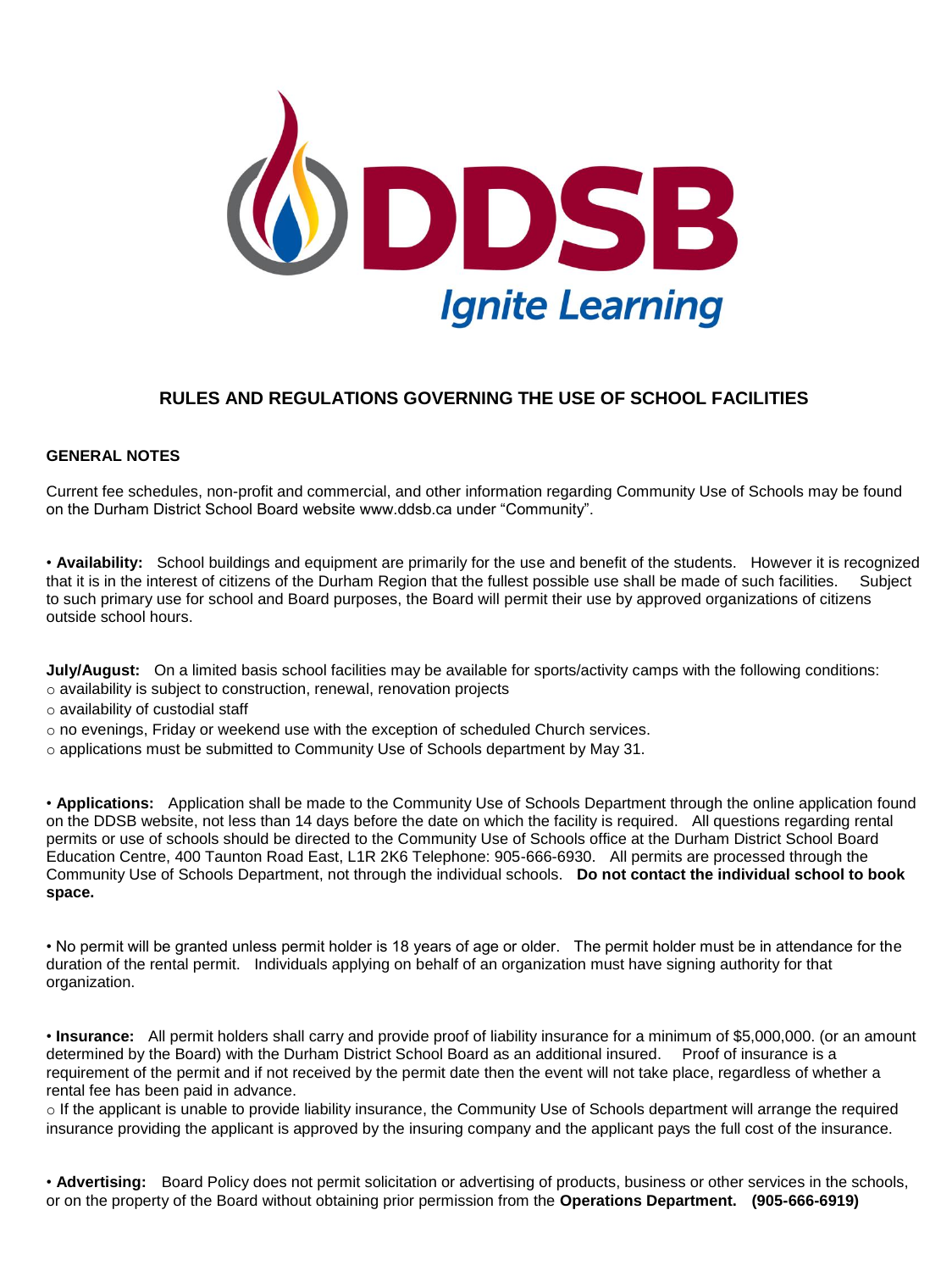o All application forms, flyers, brochures or other materials advertising programs or events scheduled on Board property must clearly state that the Durham District School Board is the rental agent only and is not participating in or endorsing the program or event covered by the permit for use.

• **Damages:** The holders of a permit will be responsible to the Board for all damages to the buildings or equipment and will indemnify and save harmless the Board from any claim whatsoever by or in respect to any person or persons.

# **PAYMENT**

• **Permit Processing Fee:** This fee (as set from time to time by the Board) is non-refundable once a permit has been confirmed.

• **NSF Fee:** A fee of \$25.00 will be applied for any NSF cheques

• **Rental Fees:** Payment must be made a minimum of 10 working days prior to the event date OR per instructions on the permit. If the due date is missed, payment must be by certified cheque, cash or by bank card. Rental fees will be charged according to the start/stop time on the application and the facilities booked. Following the event, additional fees will be invoiced for any time that exceeds the information stated on the rental permit, additional cleaning costs not anticipated, additional technical staff time or use of facilities not listed on the permit.

• **Refunds:** Refunds are usually processed twice a year - January and June.

o For recurring use Monday-Friday: Fees will be refunded for individual cancellation dates initiated by the Board for school events or cancellation of the permit by the client prior to the stop date - unused prepaid fees will be refunded. Fees will not be refunded for individual dates cancelled by the permit holder.

o For single, special event bookings Monday - Sunday or other weekend bookings, refunds will be processed at the time of cancellation. Prepaid Rental fees will be refunded with a minimum of 96 hours notification of cancellation. If no notification is received, fees will not be refunded.

• **NSF Cheques:** A processing fee (as set from time to time by the Board) will be charged for all NSF cheques and repayment must be by **certified cheque, cash, money order or debit/credit card only**.

#### **CANCELLATIONS/AMENDENTS**:

The Board maintains the right to cancel or alter any rental permit. The Board will provide 10 working days' notice, if possible. The permit holder has no claim to compensation from the Board for any loss, damages or expense resulting from such cancellation.

• **INCLEMENT WEATHER, EMERGENCY OR MAINTENANCE:** Rental permits will be cancelled when schools are closed due to inclement weather or emergency maintenance. If schools are open permits may still be cancelled based on anticipated weather conditions later in the day. In the case of inclement weather we will attempt to contact all permit holders through e-mail the day of the cancellation or, in the case of weekend permits, by the Friday prior to the booking. This information will also be available on the DDSB website.

• Rental permits for repetitive events will be cancelled if the permit holder has not informed the Community Use of Schools office of scheduled non-use.

#### **CONDITIONS OF USE:**

• **Smoking:** Smoking/vaping of tobacco or cannabis is not allowed within 20 metres of Board property.

• **Games of Chance lotteries, consumption of liquor or gambling** in any form shall not be permitted on Board property.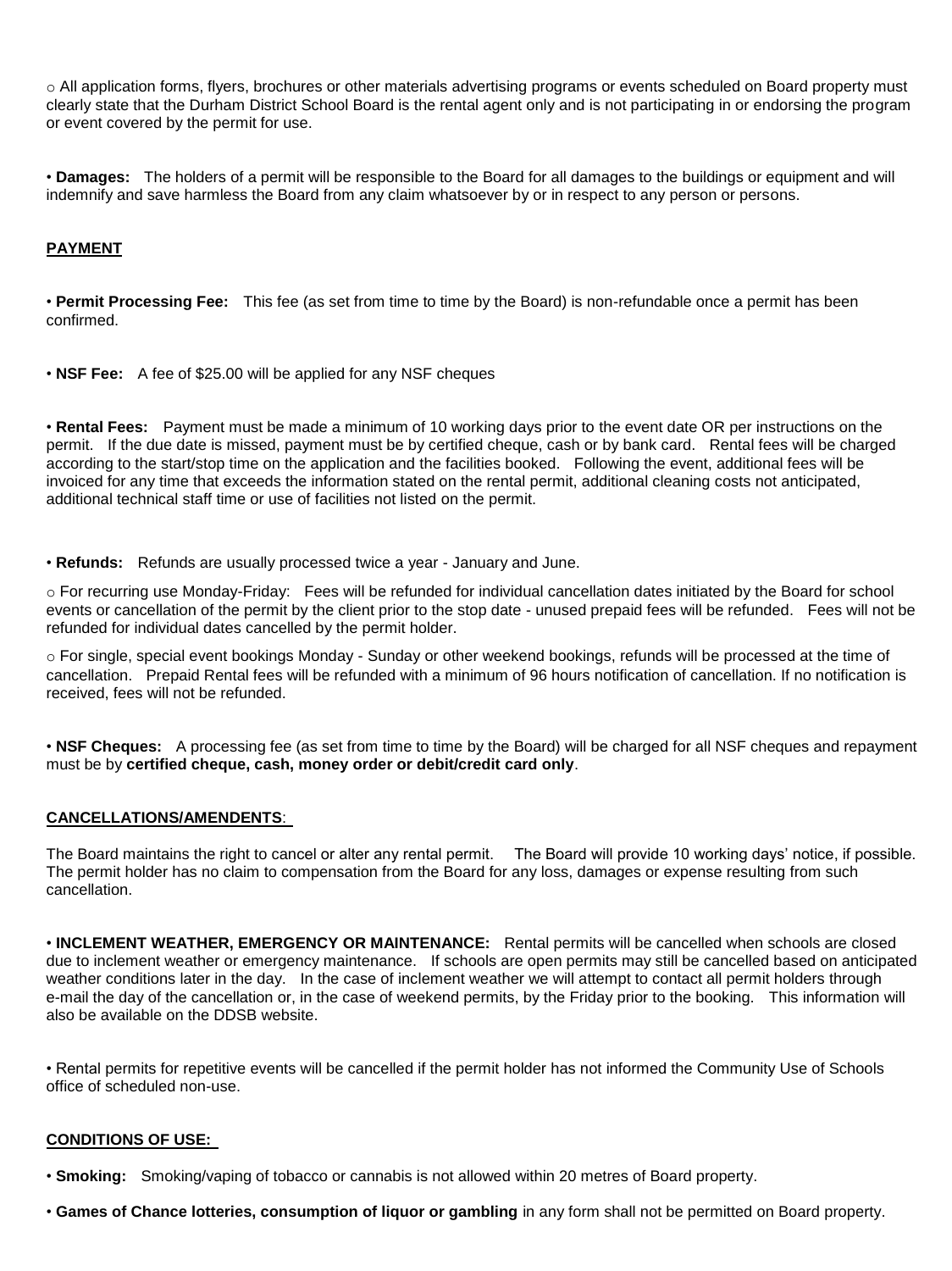• **Subletting** of space by the permit holder is not permitted. **Transferring** of space by the permit holder is not permitted.

• **Animals** – in the interest of Health and Safety, animals, with the exception of a service dog, shall not be permitted in the school buildings.

• **Overnight Sleeping Occupancy** - By special permission of the Board, school buildings may occasionally be used for overnight sleeping occupancy. Permits for this use will be subject to Board regulations regarding supervision and liability insurance and approval in writing by the local Fire Department is Mandatory.

• **Permission to charge an admission fee** or sell refreshments or other goods may be granted by the Board but only if such permission is requested on the application.

• **Use of school facilities** is restricted to those agreed upon and listed on the permit. The school custodian is not authorized to permit use of special school equipment or other facilities not listed on the permit unless ordered by the Board and approved on the permit form. Changes must be made by contacting the Community Use of Schools office. The permit holder will ensure that all activities adhere to prevailing by-laws and that all necessary licenses, permits, etc. are obtained. **Failure or refusal** by the permit holder/user group to adhere to the rental regulations/conditions may result in cancellation and refusal to grant any further rental permits for the use of Board facilities. It is prohibited to attach signs, tape or nails, etc. to the floors or walls of the school property, carrying on of any other activities that may cause damage to the fabric of the building or equipment located therein.

• **Equipment:** No school equipment (Phys. Ed., theatrical light/sound, A/V etc.) may be used unless requested on the application and approved by the school administration. The permit holder may be required to provide all or any necessary equipment. Plans of stage setting or use of special equipment must be approved by Facilities Services in consultation with the Principal in advance of reservation date. Decorations will be limited to flame proof materials and must never be attached to electric lights or outlets and in every respect conform to Fire Safety practices that are recommended by the Fire Department. All exits must be kept free from all obstructions. Moving in of stage equipment or the setting of stage properties must be done outside of school hours or as may be arranged with the Community Use office. All stage properties and other equipment must be removed immediately after the event or as arranged with the Community Use office prior to the performance.

• **Vacating Property:** It is the responsibility of the applicant to see that all persons admitted to the function being held have vacated the school buildings and grounds promptly at the time specified on the permit and that the time of any permit issued shall not be later than 12 midnight unless by special permission of the Board.

• **Supervision/Security:** Children must be under the direct supervision of adults at all times. Permit holders must comply with security procedures as determined from time to time by the Facility Services Department. The permit holder will be responsible for all charges incurred by the Board as a result of improper use of fire or security alarms.

• **Parking:** Parking is only permitted in designated area. Fire routes and driveways should not be blocked. Failure to comply may result in ticketing and/or towing.

• **Custodial Staff** must be onsite for all non-school permits.

• **Drop-In" Programs:** Drop-in programs are not permitted. All participants must be pre-registered.

• **Code of Conduct:** All organizations using school property are required to follow standards consistent with the Provincial Code of Conduct. Copies of the Ontario Code of Conduct are available at the Ministry of Education's website at: http//www.edu.gov.on.ca/extra/eng/ppm/128.pdf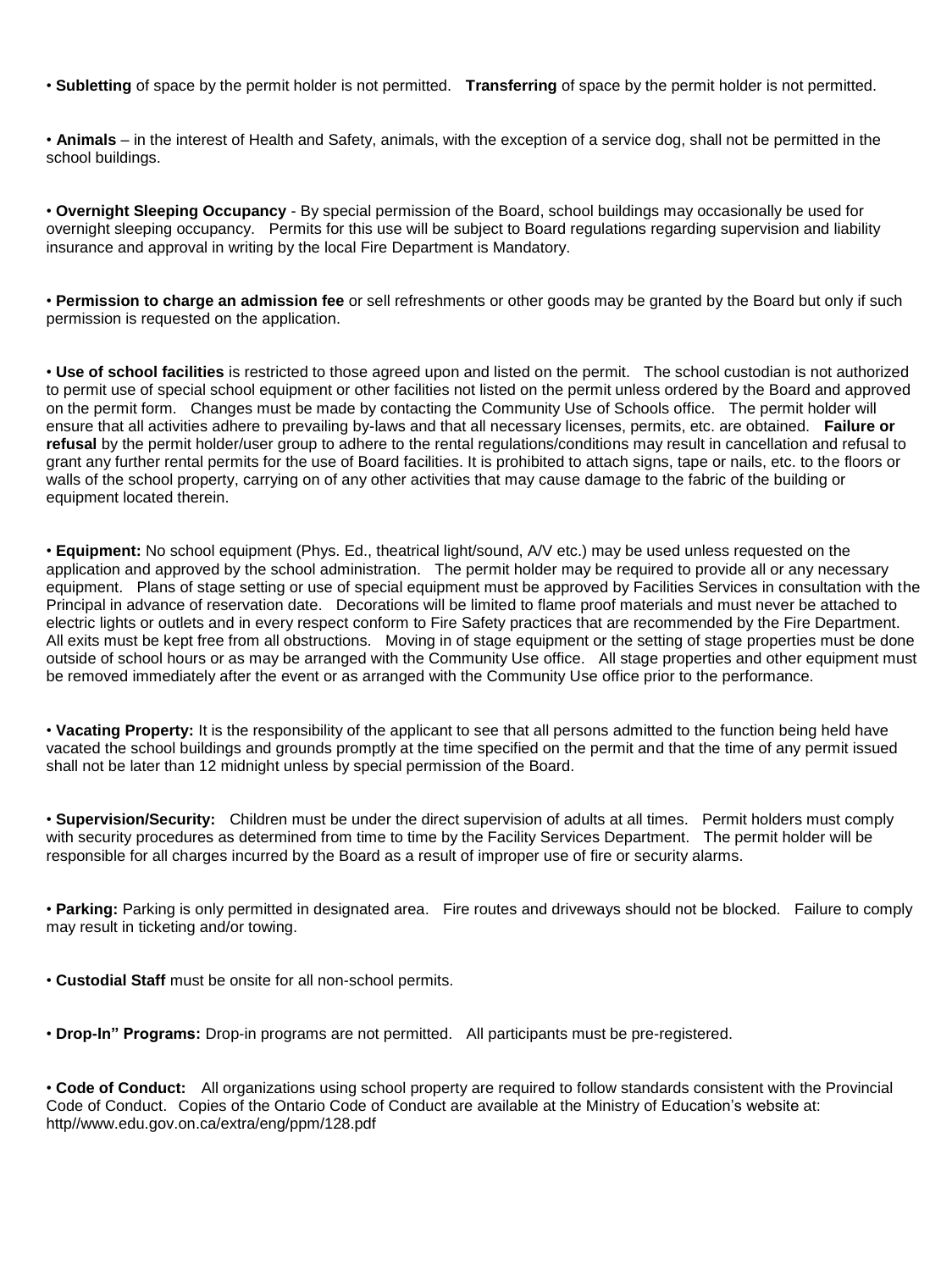#### • **Resolution of Issues:**

**General** For minor rules infractions, the Board will generally use the following process. Notwithstanding this, the Board Reserves the right to take into consideration any special or extenuating circumstances when applying this process and to respond to infractions and apply consequences in a manner as it may deem appropriate. The Board also reserves the right to cancel permit with no notice. Permit cancellation will likely occur in the event of infractions that involve threatening or inappropriately touching staff, vandalism, theft and other Criminal Code infractions.

**Process When Infraction Occurs** When an infraction occurs, the main contact for the permit will receive an email (or phone call if email is not available describing the infraction and asking for written confirmation that it will not occur again.

(b) Upon a second occurrence within a year of the first, the main contact for the permit will be asked to come in and discuss the issue. If there is a different supervisor on site for the permit, they will be expected to attend as well. The issue will be discussed in depth in an attempt to find a solution. If necessary, this meeting could happen at the permit location if this leads to clarification of the issues and/or solution.

(c) If there is a third occurrence within the year of the first, the permit will be cancelled and the group is welcome to apply for space again at a different school in the following school year.

(d) If there is a fourth occurrence within the next year, the permit will be cancelled and the group will not be able to apply for space with the DDSB until the 3<sup>rd</sup> school year from then.

(e) If the group does apply again 3 years later and there is a fifth occurrence within a year of the new permit starting, the group will be banned from renting space within the DDSB.

• **Access:** School doors will be unlocked 15 minutes prior to the start of the permit and locked 15 minutes afterwards. During this time the group must have a representative admitting participating members and ensuring no one else enters through the doors. If there are people coming after the doors are locked the representative must stay and wait to open the door as they arrive.

**Absolutely no propping of doors**. Propping of doors will lead to immediate permit cancellation. Access to the specific facilities booked is noted on the permit. Entry prior to the start time is not permitted. All members of the group must vacate the facilities being used (e.g. the gym) by the stop time. The group then has 15 minutes to leave the building. The permit holder understands and accepts the permit regulations and conditions of use as detailed on this permit. All persons attending the permit activity will comply with the Board's permit regulations and conditions of use. The permit holder also agrees to provide adequate supervision for that purpose.

The issuance of the permit does not establish a contract of rental or otherwise whatsoever between the Board and any person. The Board may at any time whatsoever and regardless of whether a fee has been paid withdraw the use of any such facility if in the opinion of the Board (in its unfettered discretion) the use to which the facility is to be or is being put, is not in the best interests of the Board or community.

# **Gyms**

The wearing of outdoor footwear while participating in activities within our gyms is prohibited. Only white or non-streaking rubber soled shoes are acceptable. Entering our gyms with wet or dirty footwear is also prohibited. Wet or dirty footwear must be removed prior to entering the gym.

#### VOLLEYBALL

- o Use of schools VOLLEYBALL POLES are included with this permit.
- $\circ$  Use of nets, balls and any other volleyball equipment must be approved beforehand.

# INDOOR SOCCER

o FULL-PLAY INDOOR SOCCER IS NOT ALLOWED. This permit is for practice and conditioning only. o LEATHER BALLS ARE NOT ALLOWED. Indoor (green fuzzy, not Futsal) balls only may be used inside the gymnasium (sample of approved ball is available for viewing at the Community Use of Schools office).

### BASEBALL

o OUTDOOR SOFT/HARD BALLS OR BATS NOT ALLOWED. A sample of the type of indoor bat and ball approved for use is available for viewing at the Community Use of Schools office.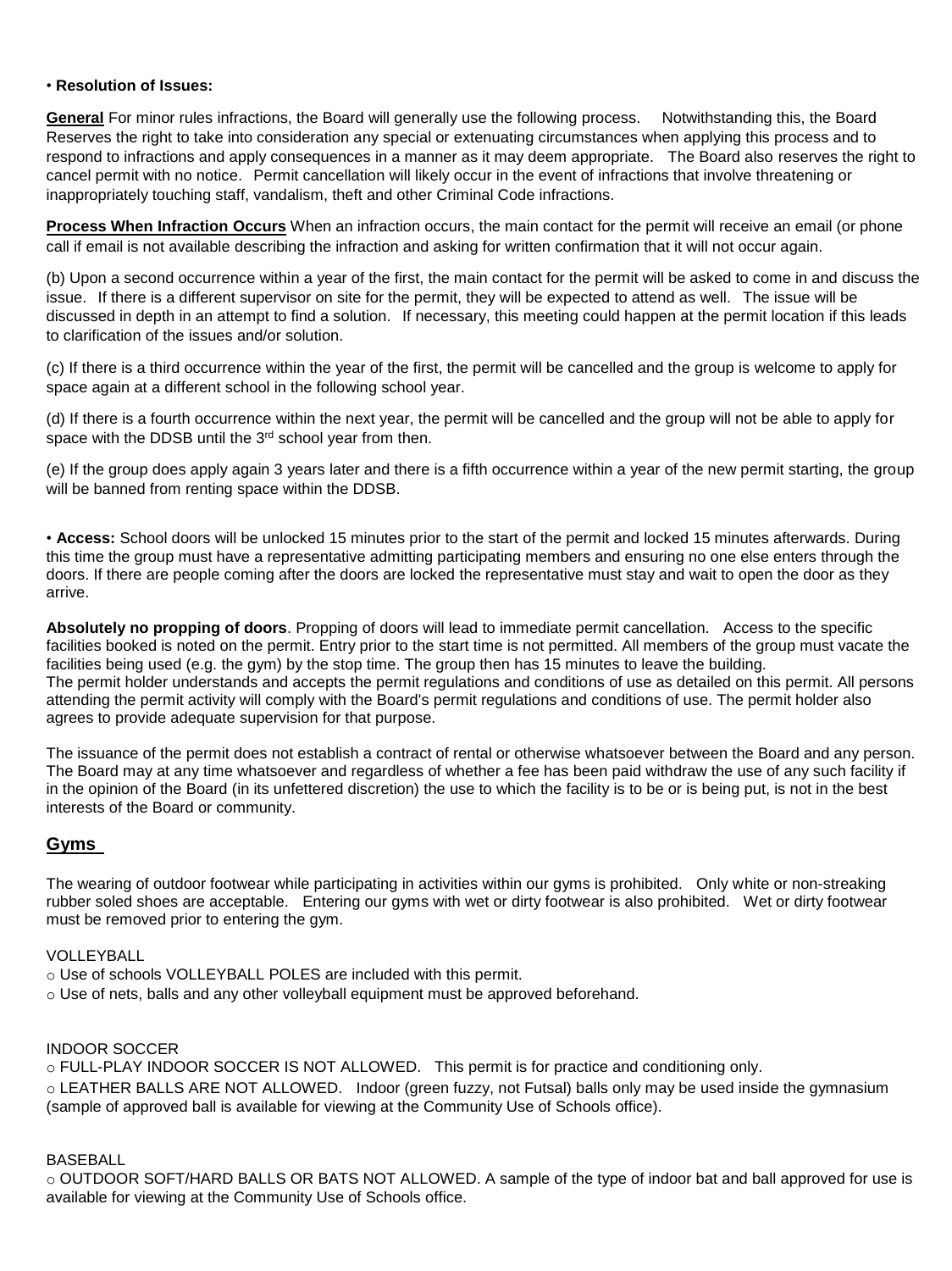# FLOOR (BALL) HOCKEY

#### o ONLY ON TILE FLOORS

o ONLY 'GORILLA' BRAND and/or PRO-DOM INDOOR FLOOR HOCKEY EQUIPMENT IS ALLOWED. Floor hockey equipment must be approved by the school custodial staff prior to use.

### INDOOR FOOTBALL

o The playing of football indoors is not permitted. Permits are issued for conditioning only.

# LACROSSE

o The playing of lacrosse is Prohibited unless a tennis or other soft ball is substituted for regulation lacrosse ball

# BLEACHERS:

- o Sitting on closed bleachers is prohibited.
- o Pulling the bleachers out without a custodian present is prohibited.

# REFRESHMENTS:

o No food is allowed in the gymnasium area. Water bottles are permitted in the gymnasium but it is the responsibility of the group to collect and remove them from the area prior to vacating. Snack bars/concession stands are not permitted inside or outside the gymnasium area without prior permission from the Community Use of Schools and Custodial departments.

PERMIT ACTIVITY: Permits are issued for team practice. If games/tournaments are to be scheduled, Community Use of Schools must be notified and the following information provided:

o number of teams/participants

- $\circ$  anticipated # of spectators
- o additional supervision personnel to be scheduled for the event

# **Grounds & Fields**

NO ACCESS TO BUILDING: Grounds & Parking Permits do not include access to the school building.

#### USE OF GROUNDS:

(a) It is the permit holder/program supervisor's responsibility to check that the condition of the field/grounds are safe and appropriate for the permitted activity prior to use.

(b) Grounds are provided at no charge, however users must remove all garbage from the area. Users should be instructed to provide containers for this purpose. Note: Any additional clean up time by custodial staff after field use will be invoiced to the client.

(c) Participants are expected to know where the closest public washrooms are and to not use any part of the grounds for this purpose. Failure to abide by this rule may lead to permit cancellation.

(d) Grass is cut on a roughly 12 day schedule with a cushion of 3 days on either side. If you feel extra cuts are needed contact the CUS office to discuss the costs.

PARKING: It is the responsibility of the permit holder to ensure that parking does not block fire routes. If the Board is fined for a parking infraction during the course of the event, the charges will be invoiced to the permit holder. Do not park or drive on the playing fields. Use the designated parking area only.

# **Auditoriums/Cafetoriums**

All school equipment, where available, requires our trained staff for operation. Based on the planned complexity of your show,